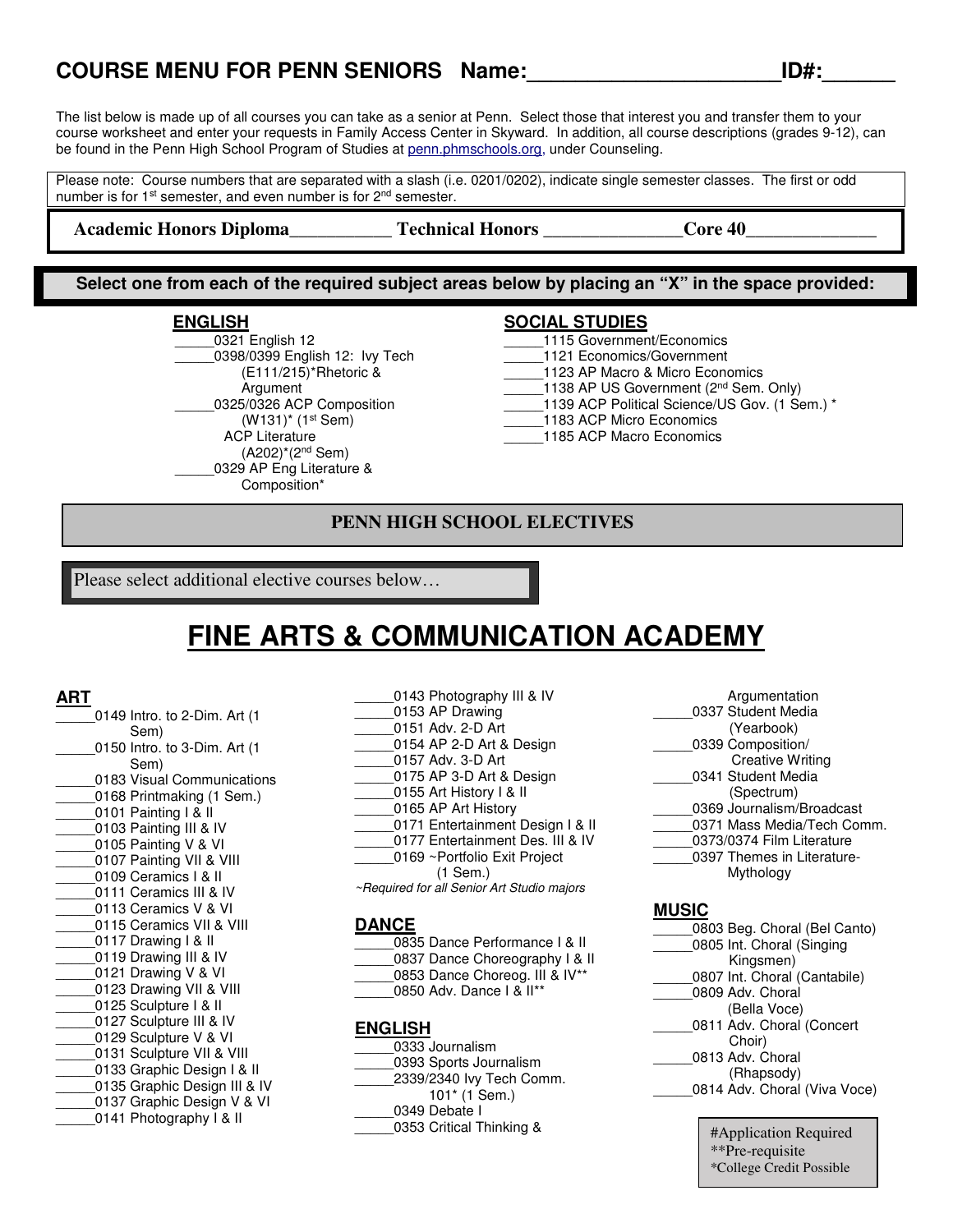# **FINE ARTS & COMMUNICATIONS ACADEMY CONT'D**

| 0819 Concert Band      |
|------------------------|
| 0839 Symphonic Band    |
| 0841 Symphonic Winds   |
| 0823 Percussion        |
| <b>Studies</b>         |
| 0825 Adv. Percussion   |
| Studies                |
| 0827 Intermediate Jazz |
| 0829 Advanced Jazz     |
|                        |

0831 String Orchestra 0847 Concert Orchestra \_\_\_\_\_0849 Instrumental Chamber Music \_\_\_\_\_0833 Symphonic **Orchestra** 0857 Chamber Orchestra 0843 Music Tech I & II

0815 Music Theory \_\_\_\_\_0845 AP Music Theory\*\*

#### **THEATRE**

0343 Theatre I & II 0345 Adv. Theatre Arts  $1 & 8$   $1^*$ 

0347 Tech. Theatre I & II 0381 Adv. Tech Theatre I & II\*\* 0383 Adv. Acting I & II\*\*

# **MANAGEMENT & BUSINESS ACADEMY**

#### **BUSINESS**

| 0269/0270 Digital Applications  |
|---------------------------------|
| & Responsibilities*             |
| 0235/0236 Introduction to       |
| <b>Business</b>                 |
| 0229 Principles of Marketing    |
| 0233 Strategic Marketing        |
| 0205 Computer Illustrations     |
| & Graphics                      |
| 0207/0208 Pers. Financial       |
| Responsibility                  |
| 0209 Bus Law & Ethics           |
| 0211/0212 Intro to              |
| Entrepreneurship                |
| 0213 Introduction to Accounting |
| 0215 Advanced Accounting        |
| 0217 Computer Science I*        |
| 0219 Computer Science II*/**    |

| 0221 Computer Science III: Projects, Games & Design |
|-----------------------------------------------------|
| 0222 Computer Science III: Cybersecurity            |
| 0615 Information Tech                               |
| Support I**/*                                       |
| 0239 Networking I**                                 |
| 0261 AP Computer Science Principles (PLTW CSP)      |
| 0225 and 0227 Bus Related Work Experience (COE)     |
| 0255 Sports and Entertainment Marketing             |
| 1852 Information Technology Support II: Capstone    |
| 0237 Principles of Business Management              |
| 0265/0266 ACP Principles of Business Management*    |
| 0267 Banking Investment-Capstone                    |
| 0657 Entrepreneurship & NV Capstone (St. Joe        |
| CEO/Start-up Moxie)*                                |
| 0223 ACP Cadet Teaching: Education Professions I*   |
| 0231 Advanced Cadet Teaching: Education             |
| Professions II**                                    |
|                                                     |

## **HEALTH & HUMAN SERVICES ACADEMY**

#### **HEALTH**

| 0515/0516 Health & Wellness      |
|----------------------------------|
| Education                        |
| 0517/0518 Adv. Health            |
| 0535 Health Science Education I: |
| <b>Athletic Training</b>         |
| 0557 Health Science Ed II -      |
| <b>Athletic Trainer</b>          |
| 0559 Health Science Ed II -      |
| <b>Physical Therapy</b>          |
|                                  |

#### **PHYSICAL EDUCATION**

\_\_\_\_\_0501 Physical Education I & II

#### **ELECTIVE PHYSICAL EDUCATION**

| (ALL 1 SEMESTER COURSES): |
|---------------------------|
| 0505/0506 Fitness I       |
| 0509/0510 Fitness II      |

| <u>UJUJ/UJUU LIIII633 L</u> |
|-----------------------------|
| 0509/0510 Fitness II        |
| 0507/0508 Adv. Team         |

 Sports (Co-ed) \_\_\_\_\_0547/0548 Adv. Team Sports (Girls) 0537/0538 Physical Conditioning \_\_\_\_\_0513/0514 Lifeguard Training 0521/0522 Water Activities \_\_\_\_\_0533/0534 XFIT

- \_\_\_\_\_0541/0542 Basketball Recreation
- 1857 Lifeguard Internship#

#### **SOCIAL STUDIES**

| 1103 World History & Civilization |
|-----------------------------------|
| 1125/1126 Psychology              |
| 1127/1128 Sociology               |
| 1129/1130 Current Problems,       |
| <b>Issues &amp; Events</b>        |
| 1135 AP Psychology                |
| 1137 AP Human Geography           |
| 1141/1142 Intro to GIS            |
|                                   |

| (Geographical Info             |
|--------------------------------|
| Systems)                       |
| 1151/1152 Citizenship & Civics |
| 1153/1154 Anthropology         |
| 1155 AP Comparative Gov.       |
| 1163 AP World History          |
| 1165 AP European History       |
| 1155 AP Comparative Gov./      |
| Politics (1st Sem. only)       |
| 1175/1176 Law Education        |
| 1171 Social Justice:           |
| Capstone (Sociology/           |
| Anthropology)                  |
| 1177 AP Comparative Gov. &     |
| Politics                       |
| 1180 Ethnic Studies (1 Sem.)   |
| 1181 Indiana Studies (1 Sem.)  |
|                                |

#Application Required \*\*Pre-requisite \*College Credit Possible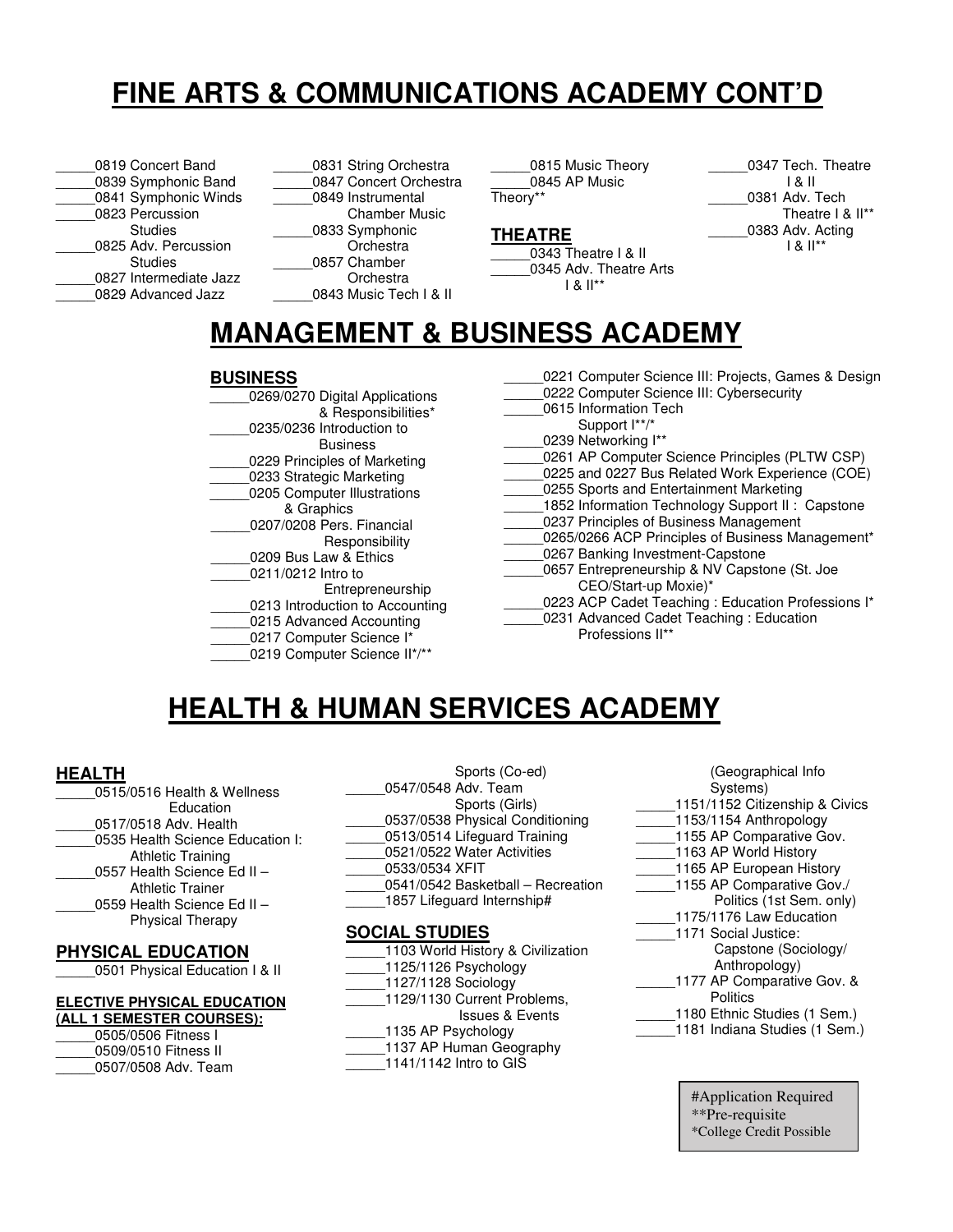# **STEM ACADEMY**

### **AGRICULTURE**

| <b>AGRICULTURE</b> |                                  |
|--------------------|----------------------------------|
|                    | 0644 Intro to Agriculture, Food, |
|                    | and Natural Resources            |
|                    | 0643 Animal Science**/*          |
|                    | 0645 Adv. Life Science-          |
|                    | Animals*                         |
|                    | 0647 Agribusiness                |
|                    | Management*                      |
|                    | 0649 Natural Resource*           |
|                    | 0659 Horticulture Science*       |
|                    | 0651 Landscape Mgmt.*            |
| MATH               |                                  |
|                    | 0718 Algebra I (10-12)           |
|                    | 0724 Algebra II (11-12)          |
|                    | 0728 Geometry (10-12)            |
|                    | 0726 Geometry Accelerated        |
|                    | 0753 Pre-Calculus/Trigonometry   |
|                    | 0733 Pre Calc H/ Trig. Honors    |
|                    | 0735 Pre-Calc Acc/Trig. Acc.     |
|                    | 0765 Calculus/ACP (M215)*        |
|                    | 0769 Calculus/ACP (M216)*        |
|                    | 0787 Brief Survey of             |
|                    | Calculus (M119)*                 |
|                    | 0737 AP Calculus (AB)            |
|                    | 0745 AP Calculus (BC)            |
|                    | 0767 AP Statistics*              |
|                    | 0771/0772 Probability &          |
|                    | <b>Statistics</b>                |
|                    | 0759 Finite Math                 |
|                    | 0789 College Algebra/            |
|                    | Ivy Tech Math 136*               |
|                    | 0739 CCR: Bridge Math            |
|                    | 0747 Multivariable Calculus &    |
|                    | Differential Equations*          |
|                    | 0710 Analytical Algebra II       |
|                    | 1790 Medical Statistics*         |
|                    |                                  |

| <u>SCIENCE</u>                                         |
|--------------------------------------------------------|
| 0913 Anatomy/Physiology                                |
| 0915 Integrated                                        |
| Chemistry/Physics                                      |
| 0919 Chemistry I H                                     |
| 0935 AP Biology                                        |
| 0965 ACP Biology*                                      |
| 0925 Astronomy                                         |
| 0921 Chemistry I                                       |
| 0937 AP Chemistry                                      |
| 0923 Chemistry II**                                    |
| 0929 Physics I                                         |
| 0933 Physics II                                        |
| 0963 AP Physics I-C                                    |
| Mechanics                                              |
| 0947 AP Physics II-C Electricity                       |
| & Magnetism                                            |
| 0969 AP Physics Algebra Based                          |
| 0941 Earth/Space Science, I                            |
| 0943 Adv. Environ, Science                             |
| 0945 AP Environmental Science                          |
| 0949/0950 Nanotechnology                               |
| 0951/0952 Forensic Science                             |
| 0953 Science Research                                  |
| 0909 PLTW Principles of<br><b>Biomedical Science *</b> |
| 0911 PLTW Human Body                                   |
| Systems*                                               |
| 0955 Oceanography                                      |
| 0961 PLTW Medical                                      |
| Interventions*/**                                      |
| 0967 PLTW Biomedical                                   |
| Innovation*/**                                         |
|                                                        |

#### **TECHNOLOGY**

| 0603 Computer Design &                |
|---------------------------------------|
| Production**/*                        |
| 0604 Architectural                    |
| Design I*                             |
| 0656 Architectural Design II**/*      |
| 0605 PLTW Intro to                    |
| Engineering Design*                   |
| 0606 PLTW Intro to Eng.               |
| Design (Girls)*                       |
| 0607 PLTW Principles of               |
| Engineering**/*                       |
| 0608 Engineering Design               |
| & Development**                       |
| 0609 Automation &                     |
| Robotics I#**/*                       |
| 0610 Automation &                     |
| Robotics II#/*                        |
| 0613 PLTW Digital                     |
| Electronics**/*                       |
| 0654 (Non PLTW) Civil Eng. &          |
| Architecture**                        |
| 0655 PLTW Civil Engineering &         |
| Architecture**/*                      |
| 0620 Welding Technology I**           |
| 0622 Welding Technology II**          |
| (2 blocks)                            |
| 0625 Adv Manufacturing I*             |
| 0627 Adv Manufacturing II**           |
| 0629 Intro to Construction*           |
| 0631 Construction Trades**            |
| 0633 Bldg Trades I                    |
| (2 per., daily)**                     |
| 0635 Bldg. Trades II** (2 per. daily) |
| 0653 PLTW Aerospace                   |
| Engineering**                         |

## **ALL ACADEMIES**

#### **WORLD LANGUAGES**

| 0401 French I                |
|------------------------------|
| 0403 French II               |
| 0405 French III              |
| 0407 French IV               |
| 0408 AP French               |
| 0409 German I                |
| 0411 German II               |
| 0413 German III              |
| 0415 German IV               |
| 0416 AP German               |
| 0414 GAPP                    |
| 0417 Spanish I               |
| 0445 Spanish I Accelerated   |
| 0419 Spanish II              |
| 0453 Spanish II Accelerated  |
| 0421 Spanish III             |
| 0455 Spanish III Accelerated |
| 0423 Spanish IV              |

| 0424 AP Spanish           |
|---------------------------|
| 0425 Japanese I           |
| 0431 Japanese II          |
| 0433 Japanese III         |
| 0435 Japanese IV          |
| 0427 Japanese V           |
| 0437 Amer. Sign Lang. I   |
| 0439 Amer. Sign Lang. II  |
| 0441 Amer. Sign Lang. III |
| 0443 Amer. Sign Lang. IV  |
| 0447 Chinese I            |
| 0449 Chinese II           |
| 0457 Chinese III          |
| 0467 Chinese IV           |
| 0469 AP Chinese           |
|                           |

#### **FAMILY & CONSUMER SCIENCES**

1001/1024 Interpersonal

| Relationships (IPR) (1Sem.)<br>1023 Early Childhood Educ. I<br>1005 Early Childhood Educ. II<br>(2 Blocks)**#<br>1025 Introduction to Fashion &<br>Textiles (Sewing I)<br>1027 Fashion & Textiles |
|---------------------------------------------------------------------------------------------------------------------------------------------------------------------------------------------------|
| Careers I (Sewing II)                                                                                                                                                                             |
| 1029 Fashion & Textile                                                                                                                                                                            |
| Careers II                                                                                                                                                                                        |
| 1003/1022 Human                                                                                                                                                                                   |
| Development                                                                                                                                                                                       |
| & Wellness (1 Sem.)                                                                                                                                                                               |
| 1011/1014 Adult Roles and                                                                                                                                                                         |
| Responsibilities (1 Sem.)                                                                                                                                                                         |
| 1012 Into to Housing and                                                                                                                                                                          |
| Interior Design (1 Sem.)                                                                                                                                                                          |
| #Application Required<br>**Pre-requisite<br>*College Credit Possible                                                                                                                              |